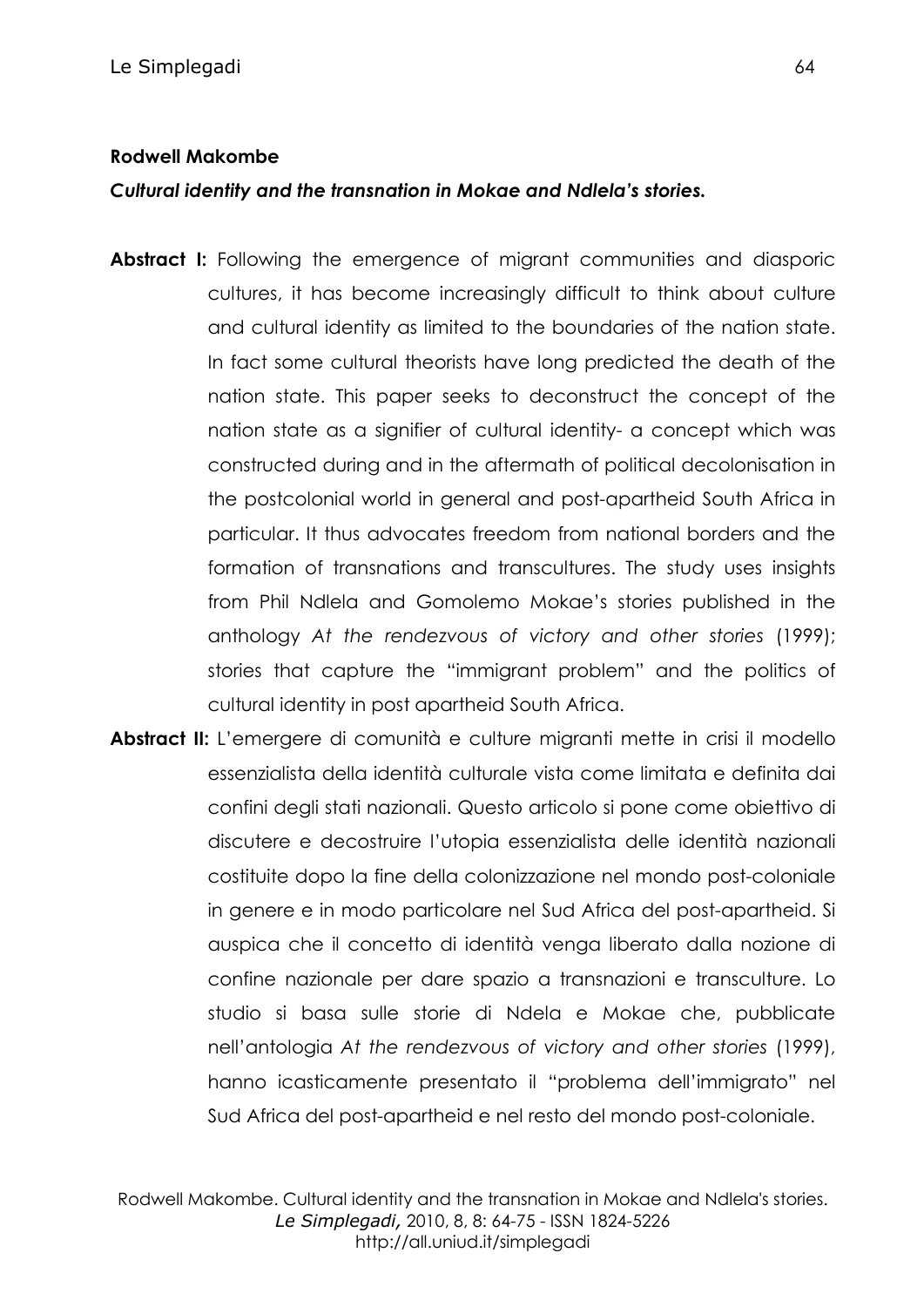This paper seeks to investigate the representation of cultural identity in the stories of two South African writers, Gomolemo Mokae and Phil Ndlela. The short narratives, "Milk and honey galore, honey!" and "A question of identity" respectively appear in an anthology entitled *At the rendezvous of victory and Other stories* compiled by Andries Walter Oliphant (1999). Both narratives celebrate and interrogate the dawn of South African independence and the postcolonial cultural challenges facing post-apartheid South African society (Oliphant 1999: 7). In this paper, I intend to challenge and deconstruct 'essentialised' national identities constructed during and in the aftermath of national liberation in the postcolonial world in general and post-apartheid South Africa in particular.

Gomolemo Mokae's story projects post-apartheid South African society as multicultural. The most pertinent question raised in this story is how postapartheid South Africa as a microcosm of a cosmopolitan community negotiates and translates the possibilities of co-existing with aliens or foreigners that have invaded its national borders. Is it possible, given the multiple cultural groups residing in South Africa today, to conceive cultural identity as confined within specific national boundaries? Who is the genuine South African citizen? Is it someone born within the confines of South Africa's national borders, whose ancestors lived within the present geographical limits or one who owns an identity document that specifies South Africa as his/her country of birth? Using national identity as a criterion of categorizing people and ascribing identity is problematic in present day South Africa; massive movements of people from its neighboring countries, went to work on the Rand in the second half of the 20<sup>th</sup> century and, more recently, the influx of migrants from politically troubled African countries continues to arrive. In Mokae's story Themba Mlotshwa, the protagonist, is a foreigner who has all along pretended to be a South African citizen, and has been denigrating and stereotyping other immigrants.

He is originally from Lesotho, has lived in South Africa for seven years and has never gone back to his home country (not even temporarily) where he left a wife and seven children. His "real" Sotho name is Tsepo Moloto but when he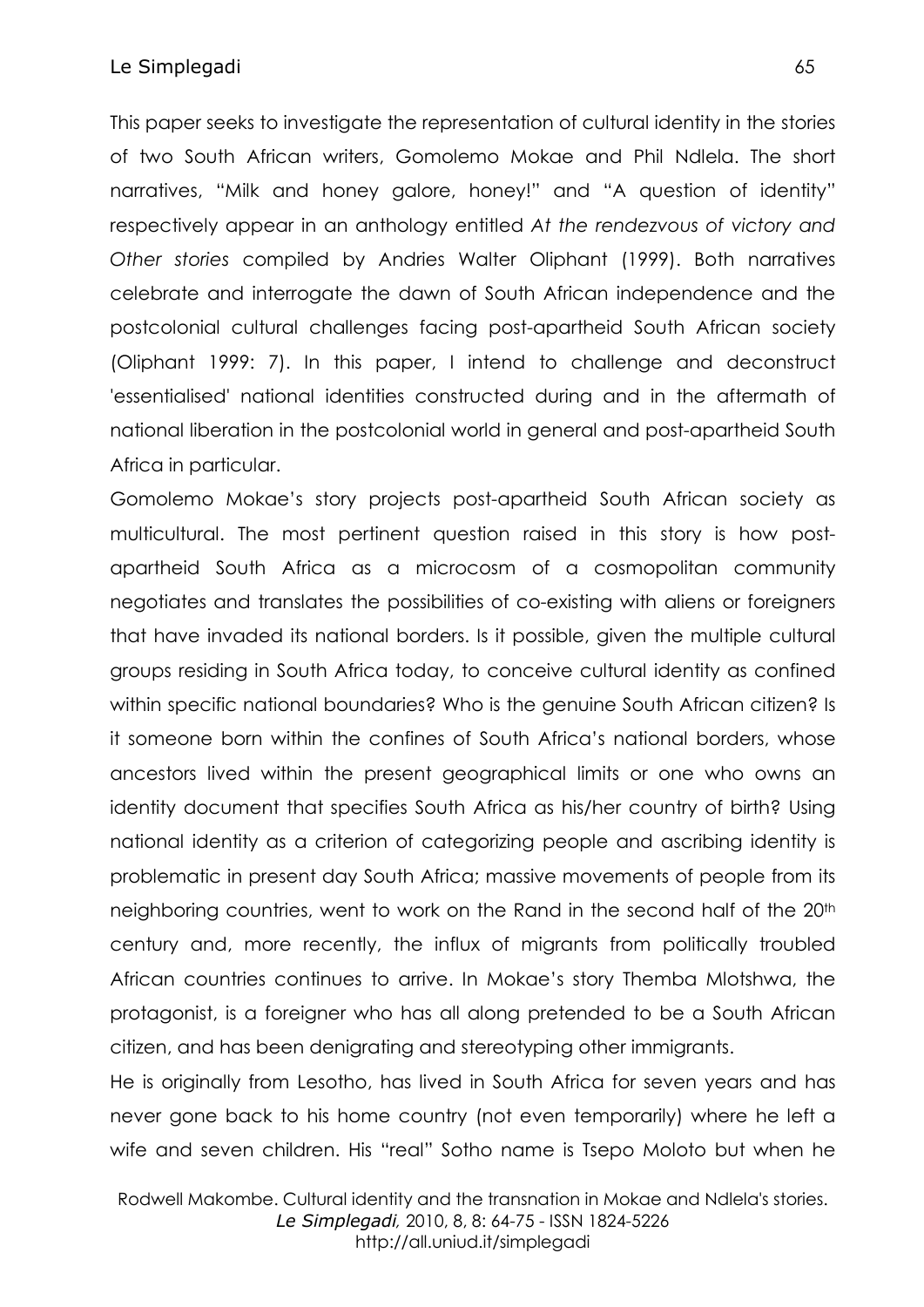crosses the South African border, he adopts a new name, Themba Mlotshwa. The name strategically aligns him with the Zulu nation of South Africa and thus gives him a sense of security in his newly-found home. However, the abandoned wife and children remind us of the consequences of migration on the family unit. In this case, while migration has liberated the individual (Themba), it has disvided the family. From the beginning of the story, Themba disguises as a South African citizen. It is only after the arrival of his wife that his past is exposed. Themba's dissolution of his Sotho identity encapsulates the predicament of the diasporic citizen whose new transnational cultural identity is both "melancholic and convivial" (Ashcroft 2009: 16). Living in a foreign land is melancholic in the sense that it exposes him to an alien culture that is hostile and exclusive, but it is also convivial in that it opens up new life opportunities for him.

The name "Themba" which literally means "hope" holds the promise of happiness in the diasporic space. This happiness is, however, disrupted and perhaps transformed into melancholy by the arrival of police Chief Krappies Van Wyk accompanied by Themba's long abandoned wife. Themba is thus entrapped in a shifty cultural space akin to Homi Bhabha (1994)'s interstitial space, a space that promises happiness and melancholy, gain and loss. As Bhabha (1994: 5) puts it, "the interstitial passage between fixed identifications opens up the possibility of a cultural hybridity that entertains difference without an assumed or imposed hierarchy". The interstitial passage suggested by Bhabha is evident in the thin line of demarcation between the two names "Tsepo Moloto" and "Themba Mlotshwa". This subtle name-change dramatizes the hybrid nature of identity in the transnation and makes it difficult for us to conceptualize it in Manichean terms. Themba maintains his initials "T M" initials even after crossing the national border. This implies that cultures may overlap and intermingle, but one's cultural roots are never completely lost. Paul Gilroy (in Georgiou and Silverstone, 2007: 30) argues that "diasporic identity is about roots as much as it is about routes in the diasporic journey". Cultural identity draws from the past (roots) and the present (routes) to move into the future. In the new global order, which Appadurai (in Croucher 2009) characterized as post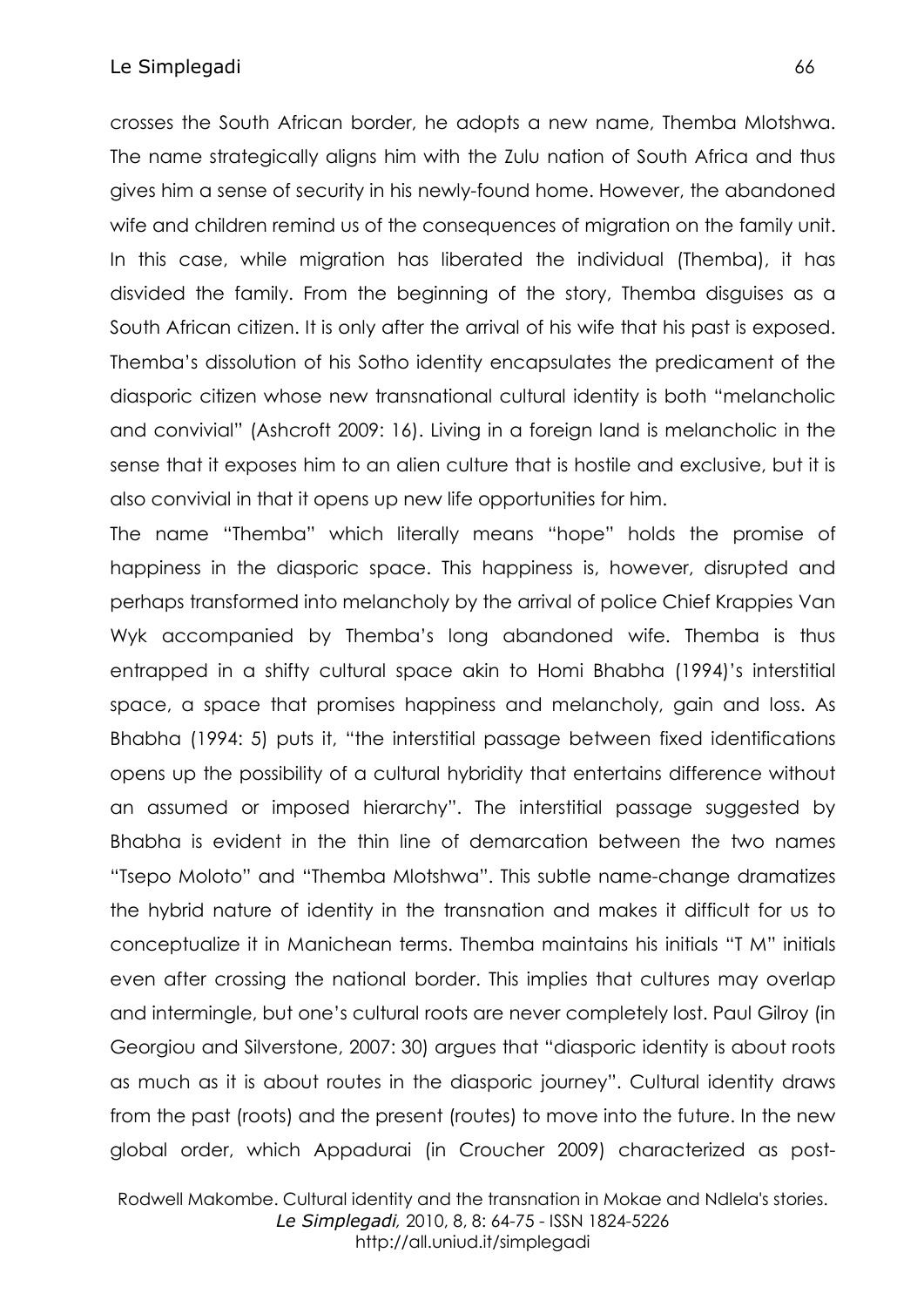national, the nation is not the sole signifier of identity because it is intricately connected to other nations in a global network. Bill Ashcroft defines the transnation as "a complex of mobility and multiplicity that supersedes both 'nation' and 'state'." (2009: 14). Applied to Themba's case, cultural identity is not only located in his past (Tsepo Moloto) but also in his present (Themba Mlotshwa).

Mokae's story suggests that national boundaries can be successfully transcended and new "transnational" identities can be formulated just as Themba/Tsepo has done. Considering the way Themba hates immigrants, it is possible that he tries to distance himself from his own past. Apart from having acquired a new name, Themba has strategically imbibed South African cultural values and a kind of strategic 'patriotism.' To consolidate his own precarious position, he calls other illegal immigrants "unpatriotic Africans who left their independent countries" only to deprive South African citizens of job opportunities.

South Africa is the "milk and honey" of Mokae's story title. It reminds us of Canaan, the biblical Land of promise. Ibrahim Patel's restaurant, where people from different parts of the continent converge and dine together, epitomizes the transnation in that it brings together a variety of cultural formations and symbolizes the ideal Canaan of Africa. Being an Indian business man, Patel is perhaps a neutral intermediary of the heterogeneous African tastes (symbolic of cultural differences) that constitute cultural and a political rendezvous of people from a variety of cultures. The cultural composition of the restaurant and the wide range of cultural tastes it satisfies underscore the impossibility of a cultural politics that views the nation as "the only or the primary source of cultural and political belonging" (Croucher 2009: 77). In other words, South Africa is no longer a nation in the narrow sense of a group of people who share the same history, culture, traditions etc. It is a flexible entity, negotiating the imperatives of what Appadurai characterized as the post-national global order which is "more fluid, more ad hoc, more provisional, less coherent, less organized and simply less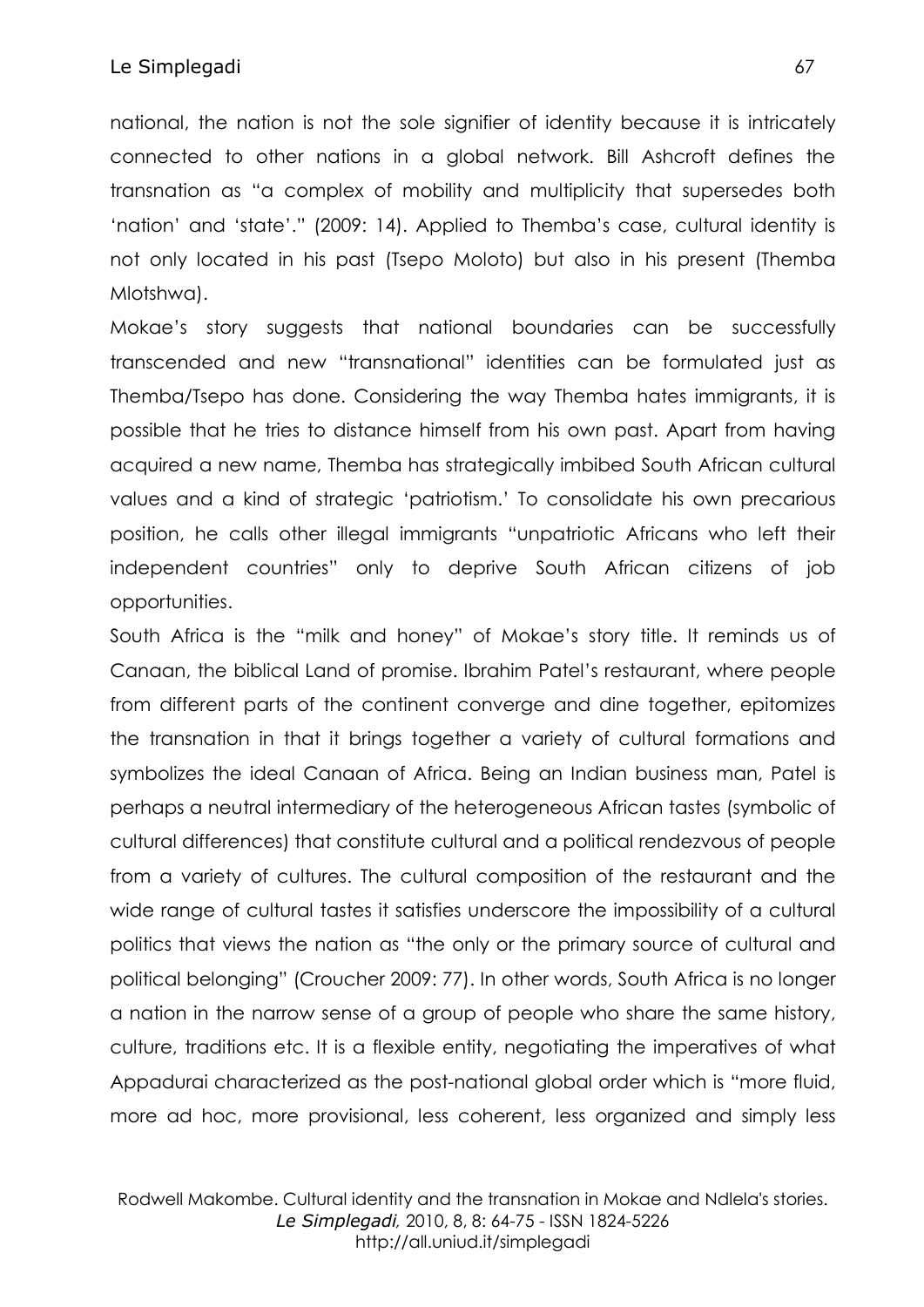implicated in the comparative advantages of the nation state" (Croucher 2009: 82).

The fact that the restaurant is owned and managed by Ibrahim Patel (an Indian) implies the "transnationality" of South Africa's cultural economy. In spite of his foreign status, Ibrahim Patel has taken the responsibility of serving an African diet. The "OAU", Ibrahim Patel's restaurant, reminds us of the Organization of African Unity (now AU), a political body that sought to bring together culturally diverse African countries. This restaurant is thus symbolic of the vast multiculturality of the African continent. One of the characters in the story, the Nigerian Chief Onigbinde, points out that African cultures interact harmoniously in spite of many differences; for example, South Africans use Nigerian regalia for their traditional ceremonies. It is for this cultural intermixing that different cultural groups in Africa remain inextricably indebted to one another.

While Themba tends to essentialise identity by limiting the taxonomy of "genuine South African" to the borders of nationality, Chief Onigbinde, the Nigerian of Mokae's story, points out that Africans are brothers, hence the boundaries of the nation state are not rigid; they are porous, flexible and can always be transcended. The crux of the argument is that Africans have shared a lot of cultural values over the centuries and, therefore, there are more similarities than differences between them. Africa's cultural diversity is reflected in cultural symbols, the "kaleidoscope of traditional dress" and the "languages [that are] as varied as the diners' different tastes in dishes" (Mokae 1999: 208).

The major trope of Mokae's narrative is that people are usually divided on emotional grounds (for example, xenophobia in the case of South Africa) rather than on the basis of concrete cultural differences. Themba's advocacy for the repatriation of foreigners is thus more emotional than rational because extremely contradictory. When the Nigerian chief speaks about the traditional dress that South Africans adopted from Nigeria, we are told that Themba "shrivel[ed] in his kaftan" and wished "he had his traditional weapon on him" so he could "wipe the smirks off the faces of the unwelcome interlopers" (Mokae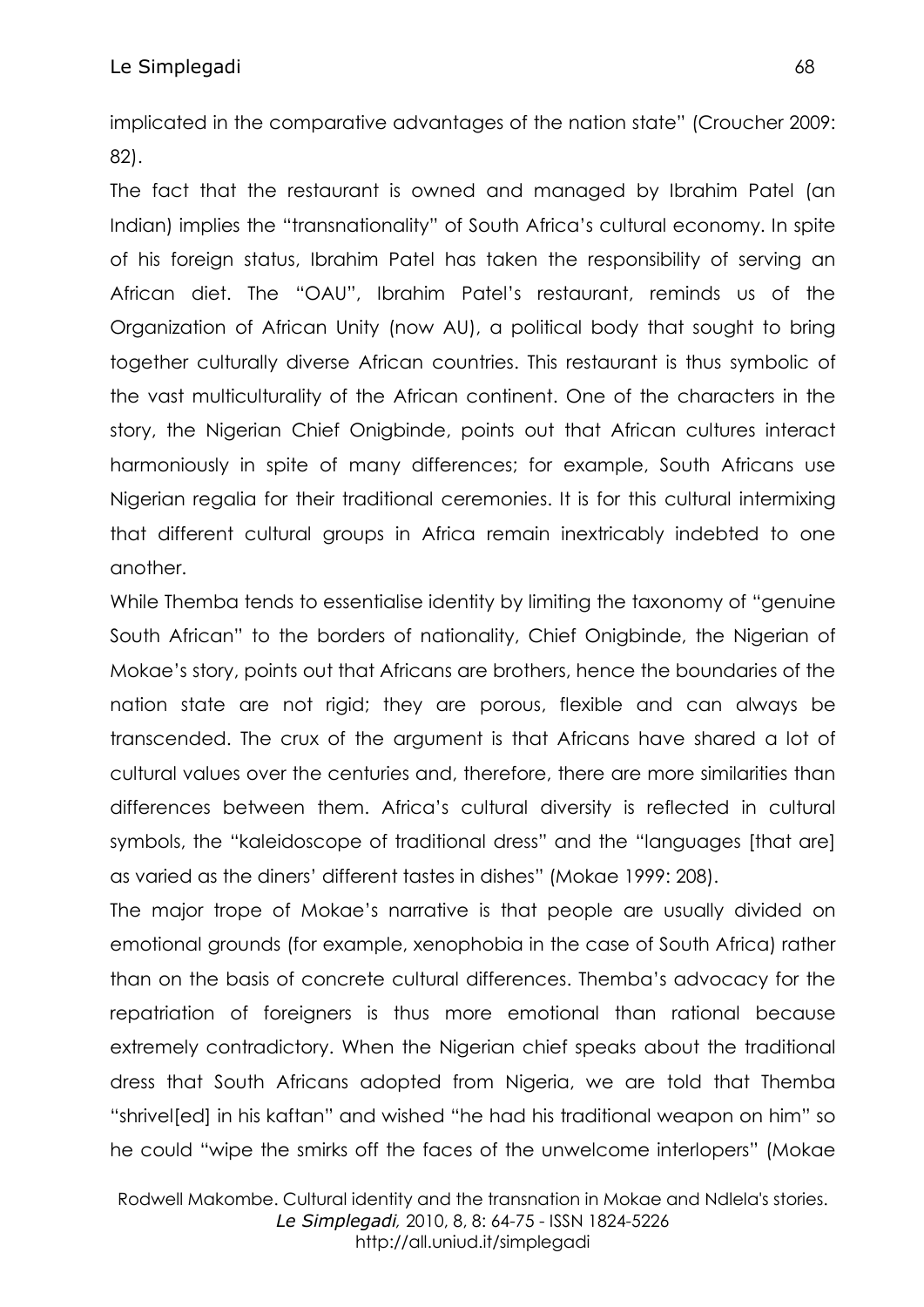1999: 211). Themba's intense phobia is founded on traditional stereotypes and generational falsehoods inculcated in his imagined national identity. The immigrants from different countries are portrayed in a stereotypical cast. Nigerians are represented as drug lords, potential cheats and consumerists as implied in the chief's "regal, flowering robes" and the "gold tooth" (Mokae 1999: 207). These stereotypes confine Themba to a binary world that classifies everyone from Nigeria as a potential drug lord. Although this position is adopted as a survival strategy, it "becomes the basis of exclusion through the rhetoric of verisimilitude and authenticity that asserts what is 'real' and 'true.'" (Childs & Williams 1997: 159). This mindset, which is a narrow version of what Spivak (1990) calls strategic essentialism (picking up the universal that will give you the power to fight the other side), explains his inclination to engage in xenophobic violence at the slightest opportunity.

Another character of the book, Dr. Looksmart Banda, a Malawian herbalist is projected as a counterfeit doctor who speaks "broken English" perhaps because he is uneducated. He is dark in complexion with "sparkling white teeth" (Mokae 1999: 209). This description is crafted with the intention of excluding him from the South African nation because such an appearance cannot be South African. However, the Malawian correctly points out that South Africa and Malawi are culturally intertwined because of the traditional medical help that South Africans get from Malawian practitioners. In that sense, there is actually a symbiotic relationship between the two countries hence the need for cultural integration rather than "nationalistic" isolation.

While Gomolemo Mokae acknowledges the diverse cultural formations within the South African transnation and sees the possibility of multicultural integration, Phil Ndlela (1999) chooses to present culture, through the narrator of his story, as something that can be defended and kept in a state of purity. His narrative interrogates "the question of identity" from a single, narratorial perspective. The title, "A question of identity" is overtly loud, posturing as the writer's reading of his own story.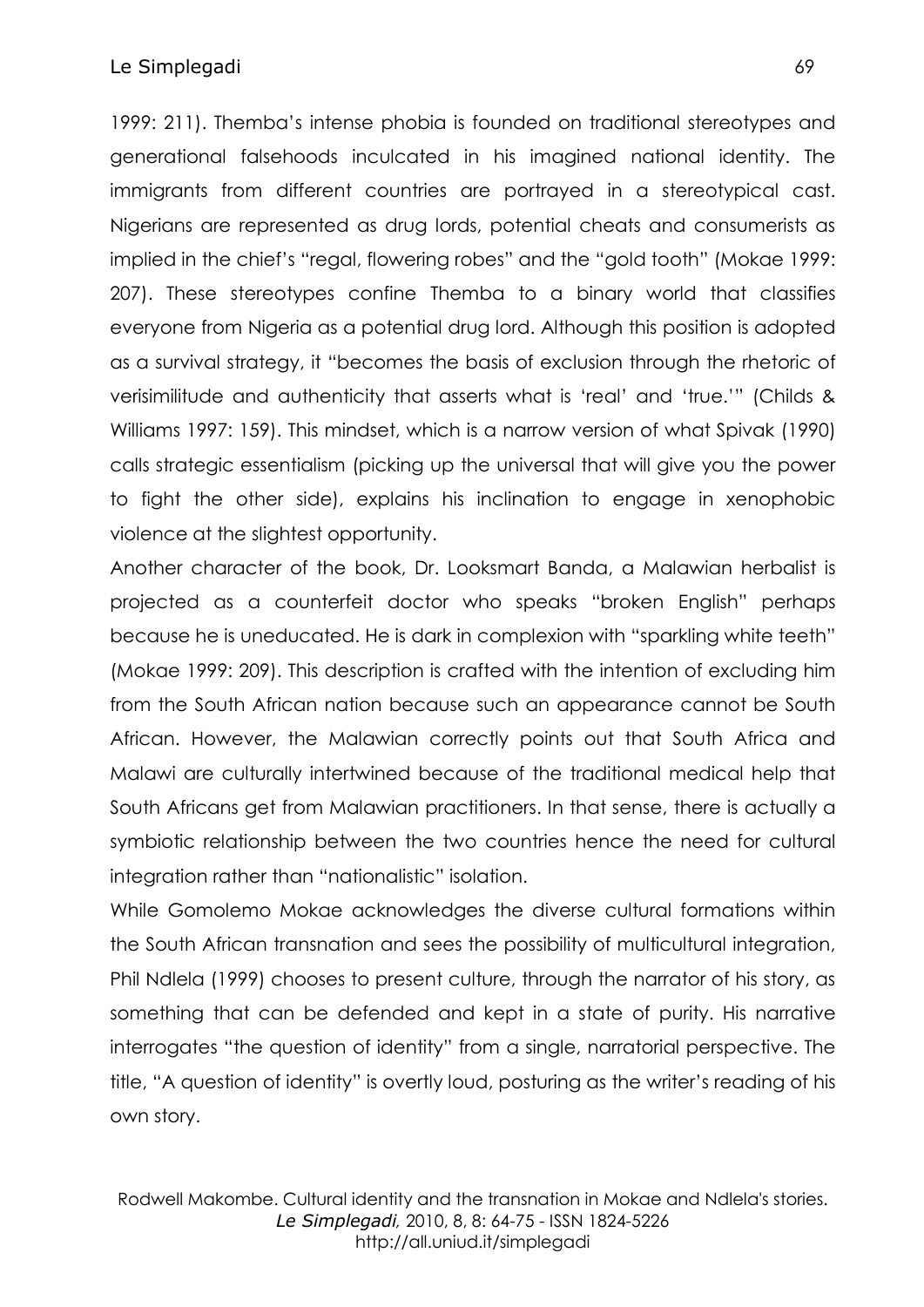## Le Simplegadi 70

The narrator of Ndlela's story is locked up in an essentialised cultural apartment where being South African assumes a particular ethnocentric meaning. Unfortunately, he expects all South Africans, even those in the diaspora (America) to partner him in that static cultural apartment. Ndlela's story is about a young South African man who has just arrived in New York for his studies at a Graduate school. Having failed to negotiate what he perceives as a wide cultural gap between his Xhosa culture and American culture, he adopts an essentialist attitude that castigates everything that differs from his cultural worldview. He expects fellow Africans in America, his "brothers and sisters" (Ndlela 1999: 211) as he puts it, to adhere to "African culture". What he does not realize, of course, is that the Africans he refers to as his 'brothers and sisters' have cultures that are obviously different from his because Africa, as we have seen in Gomolemo Mokae's story, is a heterogeneous continent. Africans have different life experiences that shape their cultures. A common ground can only be reached through negotiation rather than prescription.

America, as a microcosm of the diasporic space like post-apartheid South Africa, is indeed "complex and confusing" (Ndlela 1999: 212) for the narrator because he is impervious to transcultural influences. He views all Africans stereotypically, as a monolithic mass, thus revealing his essentialist view of culture. The narrator is indeed "naïve and dump" (Ndlela 1999: 212) because he has isolated himself only to blame everyone and everything around him. His predicament is that he fails to transcend the boundaries of his "national culture": he has crossed borders physically but he is still psychologically bound to a static, perhaps "tribal" world.

The narrator has a tendency, like Themba, to stereotype those that do not ascribe to his idea of what it means to be African. Standing aloof on a cultural pedestal like Chinua Achebe's Odili in *A Man of the People* (1989, 1966)*,* he goes on to launch a tirade against Professor Makapela, a successful South African intellectual whom he portrays as culturally lost. His unsubstantiated allegations against Professor Makapela reverberate back to him, exposing his purism and self righteousness. He characterizes Professor Makapela as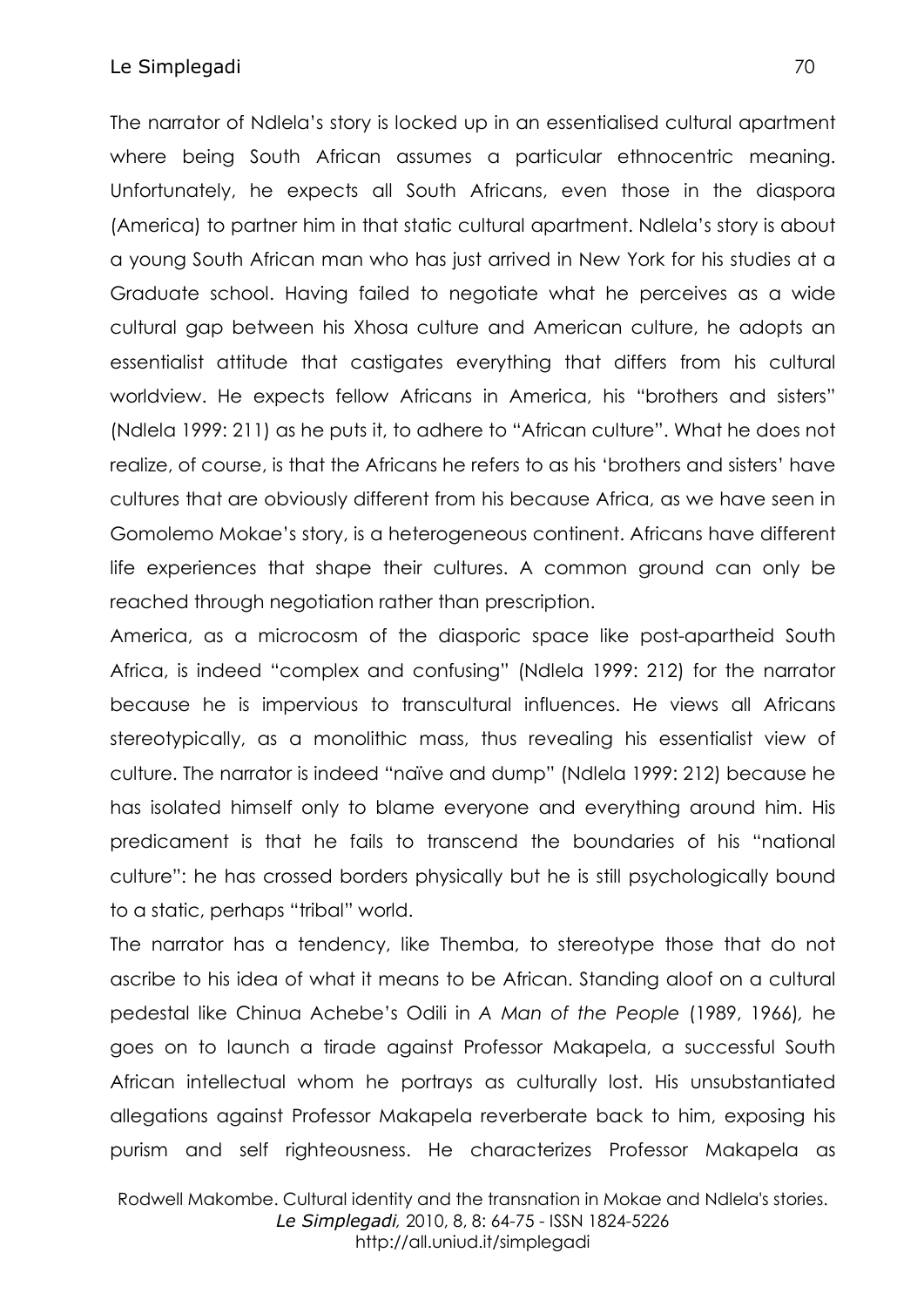"uprooted and assimilated" (Ndlela 1999: 216) yet he too is culturally dislocated: for all his claims to cultural authenticity, he only has his command of the Xhosa language to show for it.

His cultural disposition, particularly his unmistakable Judeo-Christian sensibility, shows that he is similarly acculturated; his own people keep feeding him Christian tracts (Psalms) as if there is nothing in his own culture to sustain him in America. South African traditional beer may not be primitive as Professor Makapela puts it, but the fact that it is South African does not necessarily make it healthy, but American beer is not better either, healthwise. That the "standard of South African education is disgustingly low" (Ndlela 1999: 217) as Professor Makapela puts it, may be a mere historical fact in some cases, given the ravages that apartheid brought about in Bantu Education: saying that, does not necessarily mean one is not South African enough.

The narrator's essentialised view of culture and sense of patriotism is narrow and exclusive. While he seeks to demonize Professor Makapela, like Themba who denigrates fellow immigrants, the narrator does not realize that he is no different. When he looks at Professor Makapela through the mirror of his judgmental eyes, what he sees is actually his own image. He calls Professor Makapela a "balding bastard" and "country bumpkin" (Ndlela 1999: 216). Yet those very labels are equally appropriate for him. Professor Makapela may be a "country bumpkin" because he has forsaken the culture of his people, but then the narrator is equally so because he refuses to adjust to a new cultural setting.

Subscribing to a culture does not mean singing the anthem of that culture all the time, though knowing the anthem may be necessary in some instances. Professor Makapela used to be proud of South Africa, but he is not anymore because of the high crime rates in the country. While the book he has written on South Africa reflects an outsider's perspective, writing such a book does not render him "un-South African" either. Edward Said (in Ashcroft, 2009:19) represents exile as an elevated position "from which truth can be spoken to power". This is perhaps the advantage that Professor Makapela utilizes in writing a book that tackles "head on" the corruption and violence in post-apartheid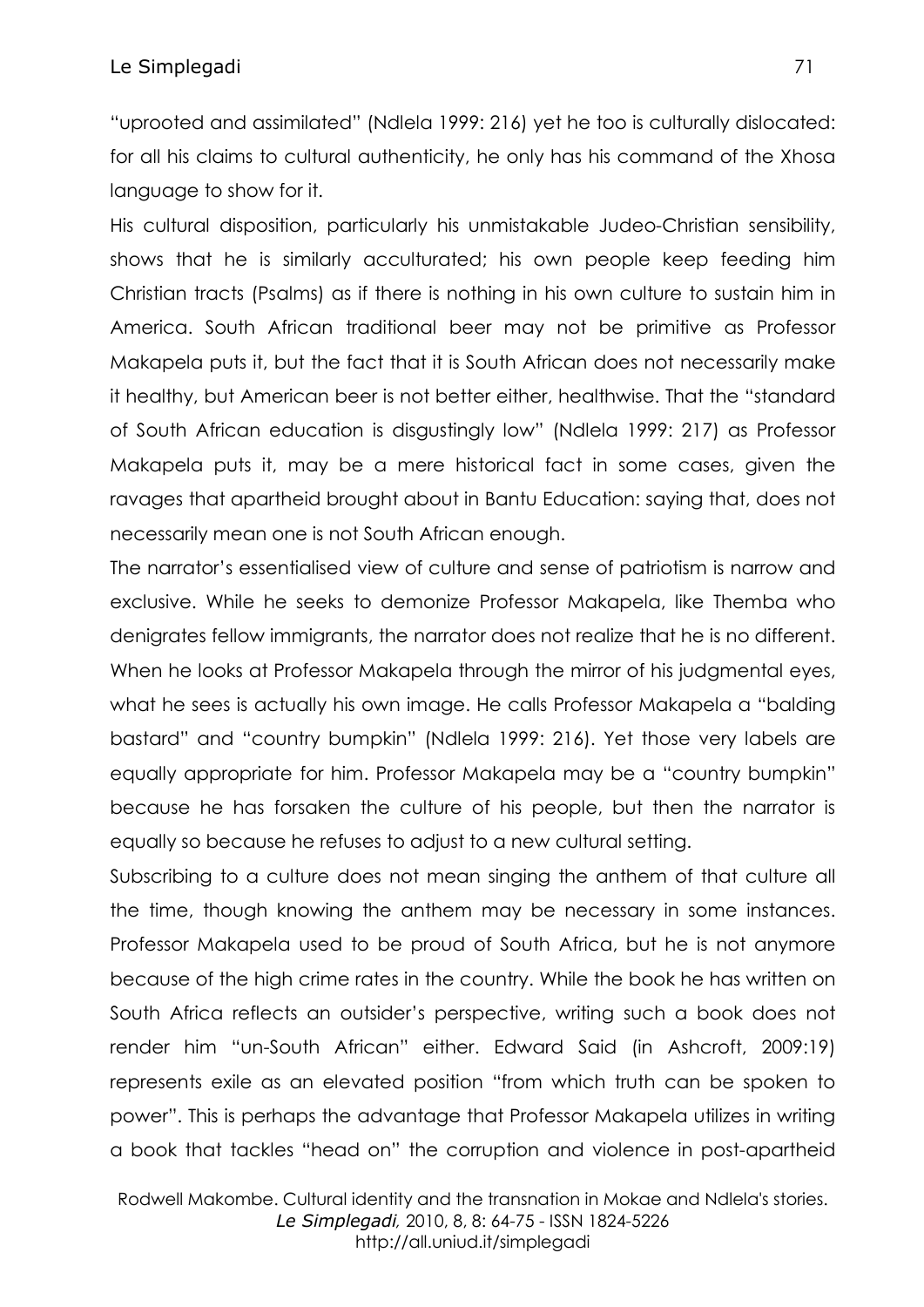South Africa. The fact that Professor Makapela has portraits of Ronald Reagan and George Bush in his house instead of Nelson Mandela and Oliver Tambo should not make the narrator question "is this man a genuine black South African or an impostor?" (Ndlela 1999: 216). What is a genuine black South African in the first place - that is the question.

Although the narrator seeks to project the Professor as culturally rootless, it is apparent that his perception of culture is myopic. Like Themba in Mokae's story, he sees culture as something that can be preserved in a state of purity. He does not seem to appreciate the fact that Professor Makapela has learnt and lived in America for so long that he cannot be expected to remain untouched by cultural contact. His narrow view of culture is evident when he addresses Professor Makapela's children, Neo and Thabisa, in Xhosa: when they respond in English, he labels them as culturally lost. The two girls encapsulate the complexity of diasporic identity. While Neo embodies the "new" values of American society as her name implies, Thabisa (the person who brings happiness), symbolizes the freedom and happiness associated with exile.

Neo and Thabisa cannot be portrayed as cultural renegades because for all that the narrator thinks they lost, they also gained something new in the American cultural milieu. Given the time Professor Makapela has been away from home, it is possible that these girls were born in America and there is no way they could be expected to be fluent in Xhosa. More importantly, the Professor's predicament is in fact a problematic one given his cosmopolitan/transnational disposition. Here is a man who has lived in a foreign country for many years, who has absorbed values from a foreign education system (like Moses who was educated in the wisdom of the Egyptians) to the level of being a Professor. Is there a way he can stand on a pedestal unaffected by these experiences? Even Moses is said to have adopted "monotheism from the Pharaonic culture" (Ashcroft 2009: 18).

It is a fact that Professor Makapela has not spoken Xhosa (his mother tongue) for a long time, perhaps because he has little occasion to do so. But is speaking Xhosa equivalent to being culturally authentic? Is it not possible for Professor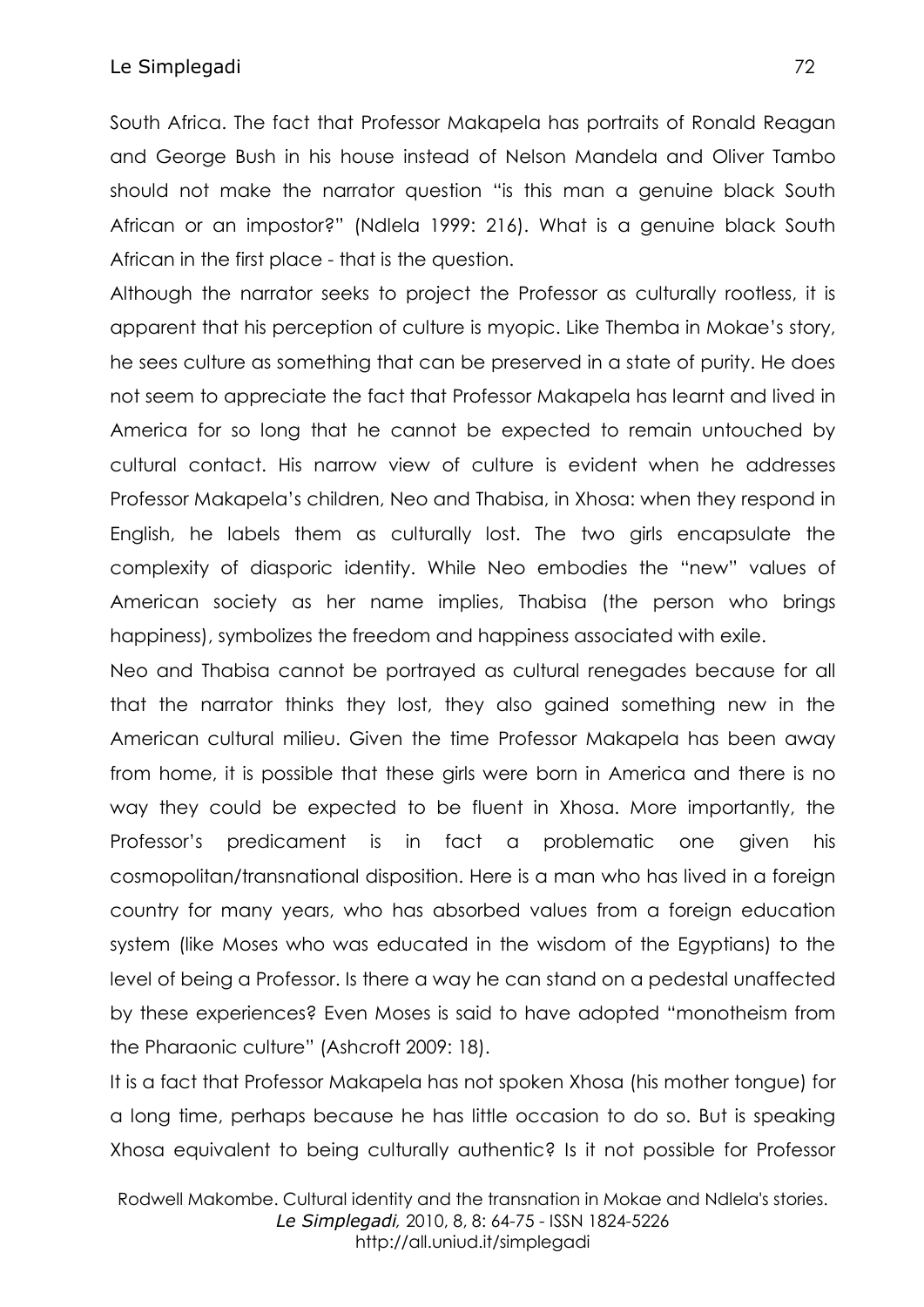Makapela to remain Xhosa while speaking English? Is Thabisa more Xhosa than Neo, since she has a Xhosa name? These are questions that the narrator overlooks. What is perhaps questionable about Professor Makapela is his cursory attitude towards the culture of his people. However, if Professor Makapela is to be categorized as unpatriotic and culturally lost, then the narrator is parochially judgmental. His conception of getting educated is also limited to merely reading books. When he says "trying out American beer is not part of my mission", (Ndlela 1999: 217) he thinks he is being smart, yet his academic mission, learning by merely reading books, is equally narrow. Trying American beer is not equivalent to losing one's culture. Learning means unlearning certain prejudices and embracing new worldviews. It is a pity that the narrator will go back to his country and church in Mdatsane clutching a degree but nothing from the culture he has lived in.

Ndlela's story presents two conflicting perspectives on cultural identity embodied in Professor Makapela and the narrator. The narrator represents a view that has been rejected by Stuart Hall in his popular essay "Cultural identity and the Diaspora". Stuart Hall argues that "cultural identities come from somewhere, have histories. But like everything which is historical, they undergo constant transformation" (Hall 1997: 52). It is the aspect of "constant transformation" that the narrator does not appreciate. Professor Makapela is a transnational citizen. He has embraced the American system which has opened opportunities for him and his family. Professor Makapela is, in that sense, opportunistic and strategic. He takes what is best for him, for example the green card, which he says will open many opportunities for his family. Through Professor Makapela, we see that cultural identity is not necessarily about refusing to learn other cultures and speaking one's mother tongue. As Wole Soyinka argues, a tiger does not necessarily have to proclaim its tigri-tude (in Tighe 2005: 132).

Finally, Mokae's conceptualization of cultural identity, as reflected in his story, clearly conflicts with Phil Ndlela's. While Ndlela seems to advocate allegiance to a specific set of cultural values as opposed to diasporic intermix of cultures, Mokae recognizes the impossibility of any attempt to define culture on the basis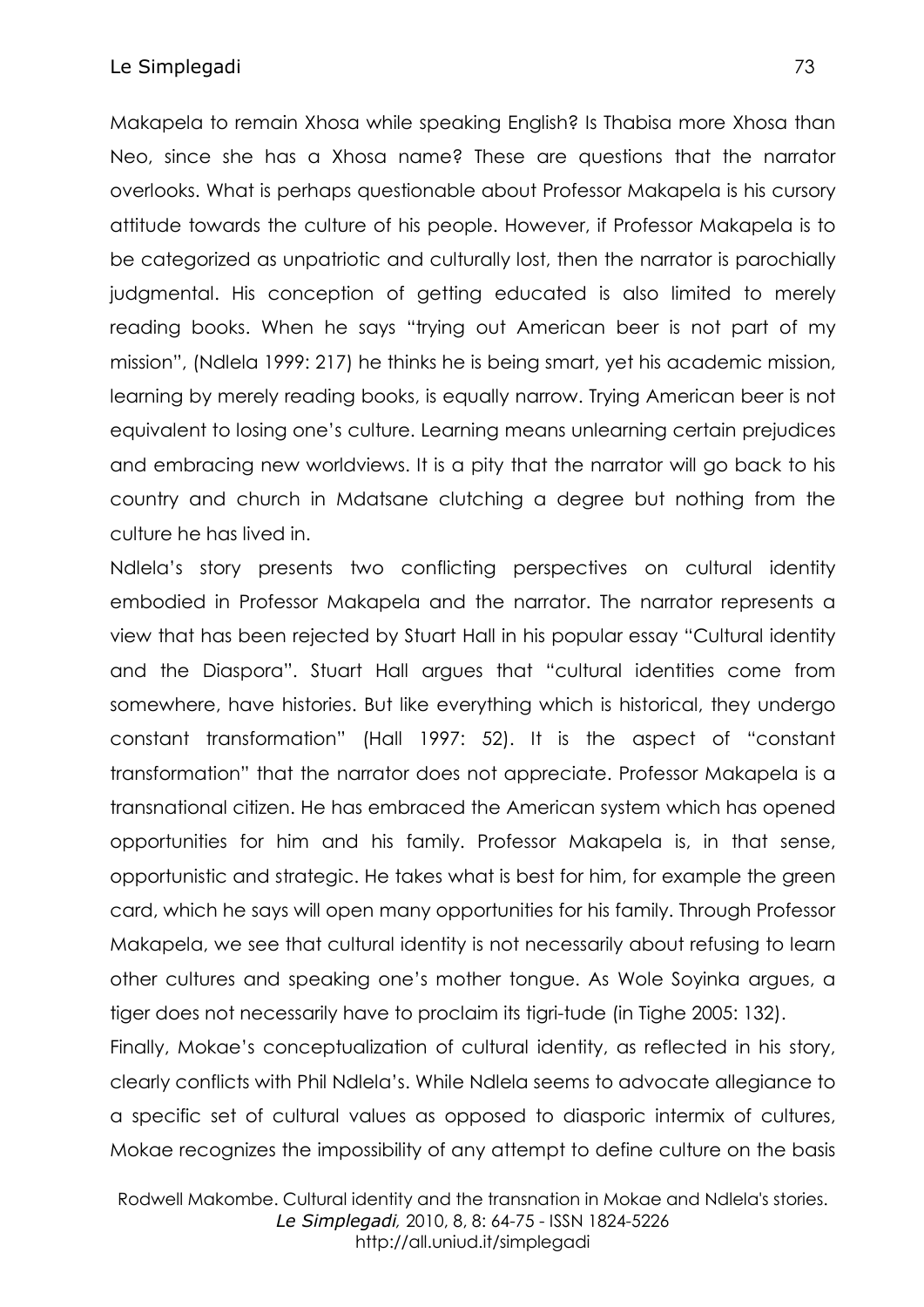of geographical confines provided by the nation state. Mokae's view of identity embraces the concept of the transnation that reaches beyond the nation state to "consider the liberating potential of difference and movement" (Ashcroft 2009: 13). The illegal immigrants in Mokae's story have different cultural habits, yet they still belong together. Cultural identity is thus not only located within the geographical limits of the nation state, but also beyond the nation. National boundaries are utopian constructions imagined and conceived during and in the aftermath of decolonisation. In the new transnational/diasporic space, which Ashcroft (2009) idealizes as the transnation, these confines are blurred, negotiated and transcended.

## **BIBLIOGRAPHY:**

Achebe, Chinua. 1989 (1st ed. 1966). *A Man of the People: A Novel.* New York: Anchor Books, Random House.

Ashcroft, Bill. 2009. Beyond the nation: Postcolonial hope. *The Journal of the European Association of Studies on Australia*, 1: 12- 22.

Ashcroft, Bill. 2001. *On postcolonial futures: transformations of colonial culture*. Wilts (UK): Cromwell Press.

Bhabha, Homi. 1994. *The Location of Culture*. New York: Routledge.

Childs, P & Williams R.J. 1997. *An Introduction to Post-colonial Theory*. London: Harvester Wheatsheaf.

Croucher, Sheila. 2009. *On the other side of the fence: American migrants in Mexico.* Texas: University of Texas Press.

Georgiou, M. & Silverstone, R. 2007. Diaspora and contra-flows beyond nationcentrism. In Daya Kishan Thussu (ed). *Media on the move: global flow and contra-flow*. 30-43. New York: Routledge.

Hall, Stuart. 1994 (1st ed 1990). Cultural identity and Diaspora. In Kathryn Woodward (ed) *Identity and difference.* 51- 59. London: Sage publications.

Mokae, Gomolemo. 1999. Milk and honey galore, honey! In Andries Oliphant (ed) *At the rendezvous of victory and other stories.* 206-210. Cape Town: Kwela books.

Rodwell Makombe. Cultural identity and the transnation in Mokae and Ndlela's stories. *Le Simplegadi,* 2010, 8, 8: 64-75 - ISSN 1824-5226 http://all.uniud.it/simplegadi